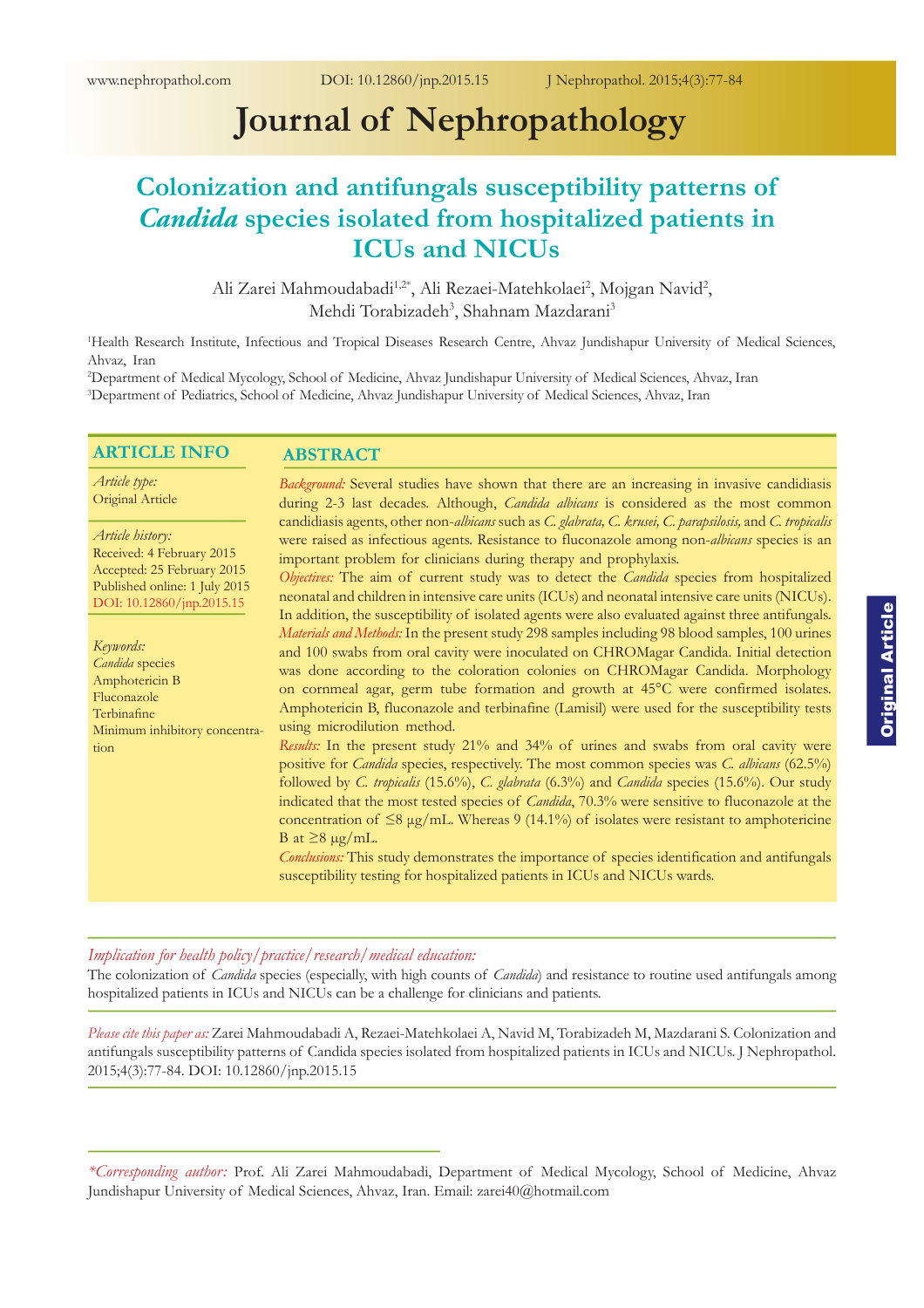# **1. Background**

*Candida* species are the commonest fungal infections agents and several studies showed that there are an increasing in candidiasis during the last several decades (1-3). In addition, the systemic candidiasis continues to be a major cause of morbidity and mortality among the compromised patients with a rate as high as 40%- 60% (4). The presence of *Candida* species in urinary system (candiduria) is one of the most important challenges for patients, clinicians and laboratory workers. Candiduria is a common finding in patients with multiple predisposing factors such as, diabetes mellitus, indwelling urinary catheters, antimicrobials and corticosteroids users (5-9). In addition, the frequency of candiduria was more prevalent among the hospitalized patients in intensive care units (ICUs) and neonatal intensive care units (NICUs) (10-12). Physicians usually do not prescribed systemic antifungal therapy for the asymptomatic candiduria and have believe that disease benign and represent only colonization in urinary tract system. On the other hand, symptomatic candiduria may be associated with invasive candidiasis such as, candidemia (7,13). Colonization of the neonatal oral mucosal by *Candida* species is the first step for invasive candidiasis. Mendiratta et al (14) have believed that colonization by *Candida* species is more prevalent among preterms (33.9%) than terms (10%).

Although, *Candida albicans* is considered as the most common candidiasis agents, other non-*albicans* such as *C. glabrata, C. krusei, C. parapsilosis,* and *C. tropicalis* were increased during 2-3 last decades (5,15,16). Researchers have shown that non-*albicans* species have an important role in the increasing of mortality rate among the patients with invasive candidiasis due to inherently resistant to antifungals and increasing resistant due to prophylaxis (17-19). Systemic antifungals (amphotericine B, fluconazole, terbinafine, caspofungin) are usually prescribed for systemic mycosis, but different susceptibilities to etiologic agents were observed both in vivo and in vitro. Several studies have shown that resistance to antifungals increased during last decades, especially in teaching hospitals (20). Resistance to fluconazole among non-*albicans* is an important problem for clinicians during therapy and prophylaxis (21-23).

# **2. Objectives**

The aim of current study was to detect *Candida* species from the hospitalized neonatal and children in NICUs and ICUs in Ahvaz. In addition, the susceptibility patterns of causative agents were evaluated against amphotericin B, fluconazole and

terbinafine antifungals.

# **3. Materials and Methods**

# *3.1. Patients and sampling*

In the present study 298 specimens including; 98 blood, 100 urines and 100 swabs from oral cavity were taken from infants and children hospitalized in NICUs and ICUs, Aboozar, Sina and Imam Khomeini hospitals, Ahvaz Jundishapur University of Medical Sciences. Two to 5 mL of venous blood were sampled and injected into blood culture media (Baharafshan, Iran). All cultured media were incubated at 37ºC for 1 week and examined daily. After 3, 5 and 7 days, 10 µL of culture media were transferred to CHROMagar Candida (CHROMagar Candida, France) and incubated at 37°C for 2-3 days. All media were examined for colored colonies of *Candida* species. Swabs from oral cavity were inoculated on CHROMagar Candida and incubated at 37°C for 2-3 days. Cultured media were daily examined for fungal growth and discarded when no growth were seen. Ten microliter of urine samples were also spread on the surface of CHROMagar Candida and incubated at 37ºC for 48-72 hours. Growth colonies were counted and the numbers of microorganisms per each milliliter of urine (CFU/mL) were calculated.

# *3.2. Identification of organisms*

Initial detection was done according to the coloration colonies on CHROMagar Candida culture medium. *C. albicans*, *C. glabrata*, and *C. tropicalis* were produced green, pink and blue colored colonies, respectively. In addition morphology on cornmeal agar (HiMedia, India) supplemented with 1% Tween 80, germ tube formation and growth at 45°C were confirmed isolates. All isolated strains subcultured on slants of Sabouraud dextrose agar, SDA (Merck, Germany) and stored at room temperature until use.

#### *3.3. Antifungal tests*

In the present study, amphotericin B, fluconazole and terbinafine antifungals were used for the susceptibility tests using microdilution method according to Clinical and Laboratory Standards Institute (CLSI) protocol (24).

# *3.4. Ethical issues*

The research followed the tenets of the Declaration of Helsinki. Informed consents were obtained. All patients took part in this study voluntary. The research was approved by ethical committee of Ahvaz Jundishapur University of Medical Sciences (ethic code: ajums.REC.1392.172).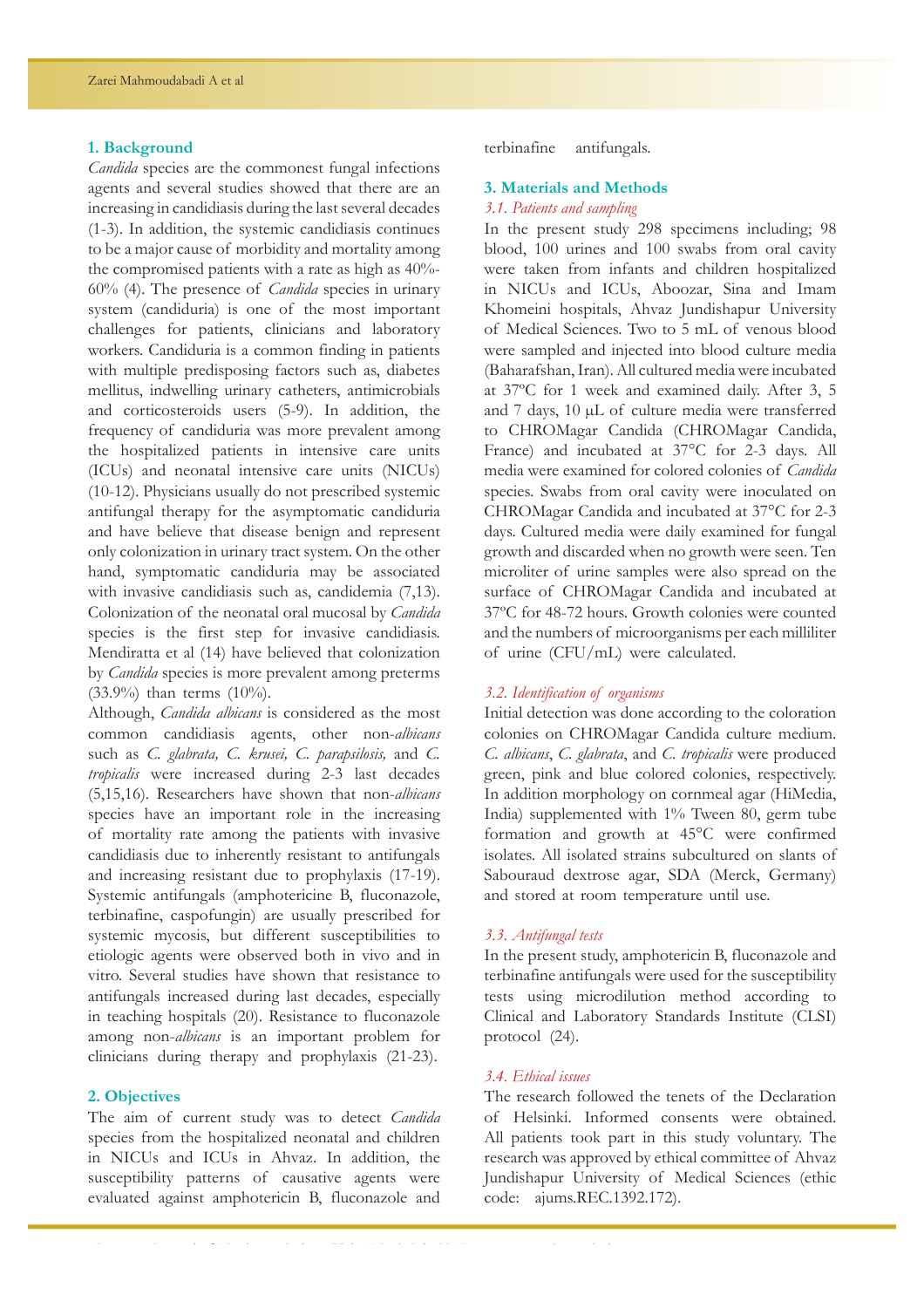# *3.5. Statistical analysis*

In the present study the frequency of candiduria and theirs causative agents among both case and control were calculated and tabulated.All data were analyzed by SPSS 15 (SPSS Inc, Chicago, IL, USA). Values were shown as the percent frequency.

# **4. Results**

# *4.1. Results of isolated organisms*

In the present study, 34% of swabs from oral cavity were positive for *Candida* species including; 15 (44.1%) cases males and 19 (55.9%) cases females. As Table 1 shows, the 38.2% of positive cases were included at the rage less than 1 week, whereas only 1 case was observed at 7-12 years old. The most common species was *C. albicans* 24 (61.5%) followed by *Candida* species 7 (18%), *C. glabrata* 5 (12.9%), and *C. tropicalis* 3 (7.6%). Our study shows that 18 (46.1%) of samples yielded more than 50 colonies per each swab (Table 2). In our study in 5 cases, 2 different *Candida* species were isolated.

Our study shows that 21% of urines samples were yielded *Candida* species, including 12 (57.1%) males and 9 (42.9%) females (Table 3). Totally 85.6% of cases have less than 6 months year old. The most common agents was *C. albicans* 16 (64%) followed by *C. glabrata* 5 (20%), *Candida* species 3 (12%), and *C. tropicalis* 1 (4%). Polymicrobial growth in urine cultures was identified in three cases. Table 4 illustrates the details about colony counts of urines cultures. Colony counts more than 10000 CFU/mL was detected at

Table 1. Age range and sex sampled cases with positive culture (swabs)

| Age range   | Male        | Female      | Total       |
|-------------|-------------|-------------|-------------|
| $<$ 1 week  | $7(20.6\%)$ | $6(17.6\%)$ | 13 (38.2%)  |
| 1-4 weeks   | $2(5.9\%)$  | $2(5.9\%)$  | $4(11.8\%)$ |
| 1-6 months  | $2(5.9\%)$  | 1 $(3.0\%)$ | $3(8.9\%)$  |
| 7-12 months | $1(3.0\%)$  | $0(0.0\%)$  | $1(3.0\%)$  |
| 1-6 years   | $2(5.9\%)$  | $7(20.6\%)$ | $9(26.5\%)$ |
| 7-12 years  | $1(3.0\%)$  | $3(8.8\%)$  | $4(11.8\%)$ |
| Total       | 15 (44.1%)  | 19 (55.9%)  | 34 (100%)   |

|  |  | Table 2. Colony counts of swab cultures |  |  |
|--|--|-----------------------------------------|--|--|
|--|--|-----------------------------------------|--|--|

9 (36%) cases of candiduria. Totally, in the present study the most common isolate was *C. albicans* (40, 62.5%), followed by *C. glabrata* (10, 15.6%), *C. tropicalis*  (4, 6.3%) and *Candida* species (10, 15.6%).

In the present study all blood cultures were negative for fungal growth.

# *4.2. Results of antifungals*

In the present study 64 isolates of *Candida* species including *C. albicans* (40 isolates), *C. glabrata* (10 isolates), *C. tropicalis* (4 isolates) and *Candida* species (10 isolates) were examined against 3 systemic antifungal drugs (amphotericine B, fluconazole and terbinafine). Amphotericine B were inhibited the growth of tested isolates at the rage of  $0.5 - \geq 8 \mu g/mL$ . The most of the isolates (32.8%) had MIC=4  $\mu$ g/mL, whereas MIC for only 9 (14.1%) of isolates was more than 8  $\mu$ g/mL (Table 5).

The range of MICs to fluconazole of the 64 isolates was from  $0.03125$  to 64  $\mu$ g/mL (Table 6). In addition the MIC 50 and MIC 90 of these isolates were 0.25 and 0.0625 μg/mL, respectively. The susceptibility pattern of isolates of *Candida* species to fluconazole show that the most of isolates (20, 31.3%) of were sensitive to antifungal at the concentration of 0.0625 µg/mL. Our results indicated that both non-*albicans* species, *C. glabrata* and *C. tropicalis* isolates were more resistant to fluconazole than *C. albicans*.

Our results described that terbinafine has no valuable effect against different species of *Candida*, especially non-*albicans* species. As shown in Table 7, 30 (46.9%)

Table 3. Age range and sex sampled cases with positive culture (urine)

| Age range   | Male        | Female      | Total        |
|-------------|-------------|-------------|--------------|
| $< 1$ week  | $8(38.1\%)$ | $1(4.8\%)$  | $9(42.9\%)$  |
| 1-4 weeks   | $2(9.5\%)$  | 4(19.0)     | $6(28.5\%)$  |
| 1-6 months  | $1(4.8\%)$  | $2(9.5\%)$  | $3(14.2\%)$  |
| 7-12 months | $0(0.0\%)$  | $0(0.0\%)$  | $0(0.0\%)$   |
| 1-6 years   | $1(4.8\%)$  | 1 $(4.8\%)$ | $2(9.6\%)$   |
| 7-12 years  | $0(0.0\%)$  | $1(4.8\%)$  | $1(4.8\%)$   |
| Total       | 12 (57.1%)  | $9(42.9\%)$ | 21 $(100\%)$ |

|                  | Colony counts CFU/swab |              |            |            |            |              | Total        |
|------------------|------------------------|--------------|------------|------------|------------|--------------|--------------|
| <b>Organisms</b> | < 10                   | $11 - 20$    | $21 - 30$  | $31 - 40$  | $41 - 50$  | > 50         |              |
| C. albicans      | 6 $(15.4\%)$           | $2(5.1\%)$   | $1(2.5\%)$ | $1(2.5\%)$ | $1(2.5\%)$ | $13(33.3\%)$ | $24(61.5\%)$ |
| C. glabrata      | $4(10.3\%)$            | $1(2.5\%)$   | $0(0.0\%)$ | $0(0.0\%)$ | $0(0.0\%)$ | $0(0.0\%)$   | $5(12.9\%)$  |
| C. tropicalis    | $2(5.1\%)$             | $1(2.5\%)$   | $0(0.0\%)$ | $0(0.0\%)$ | $0(0.0\%)$ | $0(0.0\%)$   | $3(7.6\%)$   |
| Candida spp.     | $2(5.1\%)$             | $0(0.0\%)$   | $0(0.0\%)$ | $0(0.0\%)$ | $0(0.0\%)$ | $5(12.8\%)$  | 7(18%)       |
| Total            | $14(35.9\%)$           | 4 $(10.3\%)$ | $1(2.5\%)$ | $(2.5\%)$  | $(2.5\%)$  | $18(46.1\%)$ | 39 $(100\%)$ |

w.nephropathol.com Journal of Nephropathol.com Journal of Nephropathol.com Journal of Nephropathology, Vol 4, <br>See also and the Nephropathology, Vol 4, No 3, July 2015 79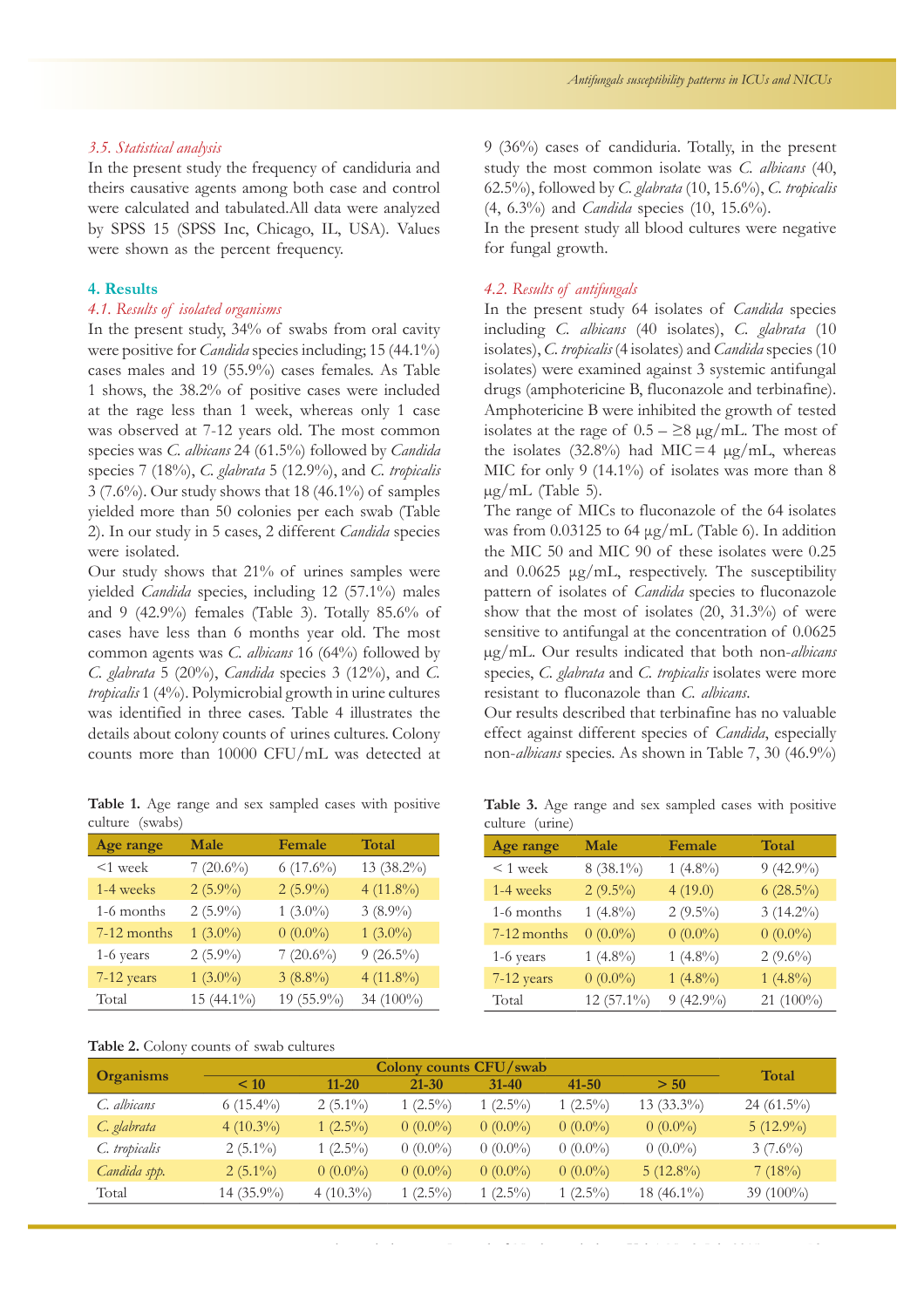# **Table 4.** Colony counts of urine cultures

|               |            | Colony counts CFU/mL |            |            |             |  |
|---------------|------------|----------------------|------------|------------|-------------|--|
| Organisms     | < 1000     | 1001-5000            | 5001-10000 | >10000     | Total       |  |
| C. albicans   | 2(8%)      | $5(20\%)$            | $(4\%)$    | $8(32\%)$  | 16 $(64\%)$ |  |
| C. glabrata   | $0(0.0\%)$ | $4(16\%)$            | $0(0.0\%)$ | $1(4\%)$   | $5(20\%)$   |  |
| C. tropicalis | $1(4\%)$   | $0(0.0\%)$           | $0(0.0\%)$ | $0(0.0\%)$ | $1(4\%)$    |  |
| Candida spp.  | $0(0.0\%)$ | $3(12\%)$            | $0(0.0\%)$ | $0(0.0\%)$ | $3(12\%)$   |  |
| Total         | $3(12\%)$  | 12(48%)              | $(4\%)$    | $9(36\%)$  | $25(100\%)$ |  |

# **Table 5.** Sensitivity of isolates of Candida from ICU and NICU to amphotericine B

| <b>Organisms</b>             | C. albicans   | C. glabrata    | C. tropicalis | Candida Sp.    | Total        |
|------------------------------|---------------|----------------|---------------|----------------|--------------|
| Amphotericine B $(\mu g/mL)$ |               |                |               |                |              |
| $\geq 8$                     | $7(10.9\%)$   | $1(1.5\%)$     | $0(0.0\%)$    | $1(1.5\%)$     | $9(14.1\%)$  |
| $\overline{4}$               | $10(15.6\%)$  | $4(6.3\%)$     | $1(1.5\%)$    | $6(9.4\%)$     | 21 (32.8%)   |
| 2                            | $16(25\%)$    | $1(1.5\%)$     | $0(0.0\%)$    | $2(3.1\%)$     | 19 (29.7%)   |
|                              | $6(9.4\%)$    | $4(6.3\%)$     | $3(4.7\%)$    | $1(1.5\%)$     | 14 (21.9%)   |
| 0.5                          | $1(1.5\%)$    | $0(0.0\%)$     | $0(0.0\%)$    | $0(0.0\%)$     | $1(1.5\%)$   |
| <b>MIC 50</b>                | 2             | $\overline{4}$ |               | $\overline{4}$ | 2            |
| <b>MIC 90</b>                | $\mathbf{1}$  |                |               | 2              |              |
| Total                        | 40 $(62.5\%)$ | $10(15.6\%)$   | $4(6.3\%)$    | $10(15.6\%)$   | 64 $(100\%)$ |

Table 6. Sensitivity of isolates of Candida from ICU and NICU to fluconazole

| Organisms           | C. albicans   | C. glabrata  | C. tropicalis | Candida Sp.  | Total        |
|---------------------|---------------|--------------|---------------|--------------|--------------|
| Fluconazole (µg/mL) |               |              |               |              |              |
| 64                  | $4(6.3\%)$    | $5(7.8\%)$   | $2(3.1\%)$    | $3(4.7\%)$   | 14 (21.9%)   |
| 32                  | $5(7.8\%)$    | $0(0.0\%)$   | $0(0.0\%)$    | $0(0.0\%)$   | $5(7.8\%)$   |
| 16                  | $0(0.0\%)$    | $0(0.0\%)$   | $0(0.0\%)$    | $0(0.0\%)$   | $0(0.0\%)$   |
| $8\,$               | $0(0.0\%)$    | $0(0.0\%)$   | $0(0.0\%)$    | $1(1.5\%)$   | $1(1.5\%)$   |
| $\overline{4}$      | $0(0.0\%)$    | $0(0.0\%)$   | $0(0.0\%)$    | $0(0.0\%)$   | $0(0.0\%)$   |
| $\overline{2}$      | $0(0.0\%)$    | $0(0.0\%)$   | $0(0.0\%)$    | $0(0.0\%)$   | $0(0.0\%)$   |
| $\mathbf{1}$        | $0(0.0\%)$    | $2(3.1\%)$   | $1(1.5\%)$    | $0(0.0\%)$   | $3(4.7\%)$   |
| 0.5                 | $4(6.3\%)$    | $1(1.5\%)$   | $0(0.0\%)$    | $2(3.1\%)$   | $7(11.0\%)$  |
| 0.25                | $8(12.5\%)$   | $0(0.0\%)$   | $1(1.5\%)$    | $0(0.0\%)$   | $9(14.1\%)$  |
| 0.125               | $0(0.0\%)$    | $0(0.0\%)$   | $0(0.0\%)$    | $0(0.0\%)$   | $0(0.0\%)$   |
| 0.0625              | $17(26.6\%)$  | $1(1.5\%)$   | $0(0.0\%)$    | $2(3.1\%)$   | $20(31.3\%)$ |
| 0.03125             | $2(3.1\%)$    | $1(1.5\%)$   | $0(0.0\%)$    | $2(3.1\%)$   | $5(7.8\%)$   |
| MIC 50              | 0.25          | 64           | 64            | 0.5          | 0.25         |
| <b>MIC 90</b>       | 0.0625        | 0.0625       | 0.25          | 0.03125      | 0.0625       |
| Total               | 40 $(62.6\%)$ | $10(15.6\%)$ | $4(6.2\%)$    | $10(15.6\%)$ | 64 (100%)    |

of isolates were resistant to terbinafine at the concentration of  $\geq$  32 µg/mL.

# **5. Discussion**

Out of several predisposing factors that affect the prevalence of candiduria, long stay in hospitals, especially ICUs and NICUs wards, have an important role. In addition, using several broad spectrum antibiotics, immunosuppressive and corticosteroids

drugs in ICUs and NICUs wards, were increased candiduria. During the several last decades, an increasing in several opportunistic fungal infection was observed. For example, the incidence of candiduria in the United States in 2004 was estimated to be  $\approx$ 25 000 cases per year (12). As a results, the presences of candiduria among the hospitalized patients must be taken into account by patients, clinicians and laboratory workers. Several reports show that the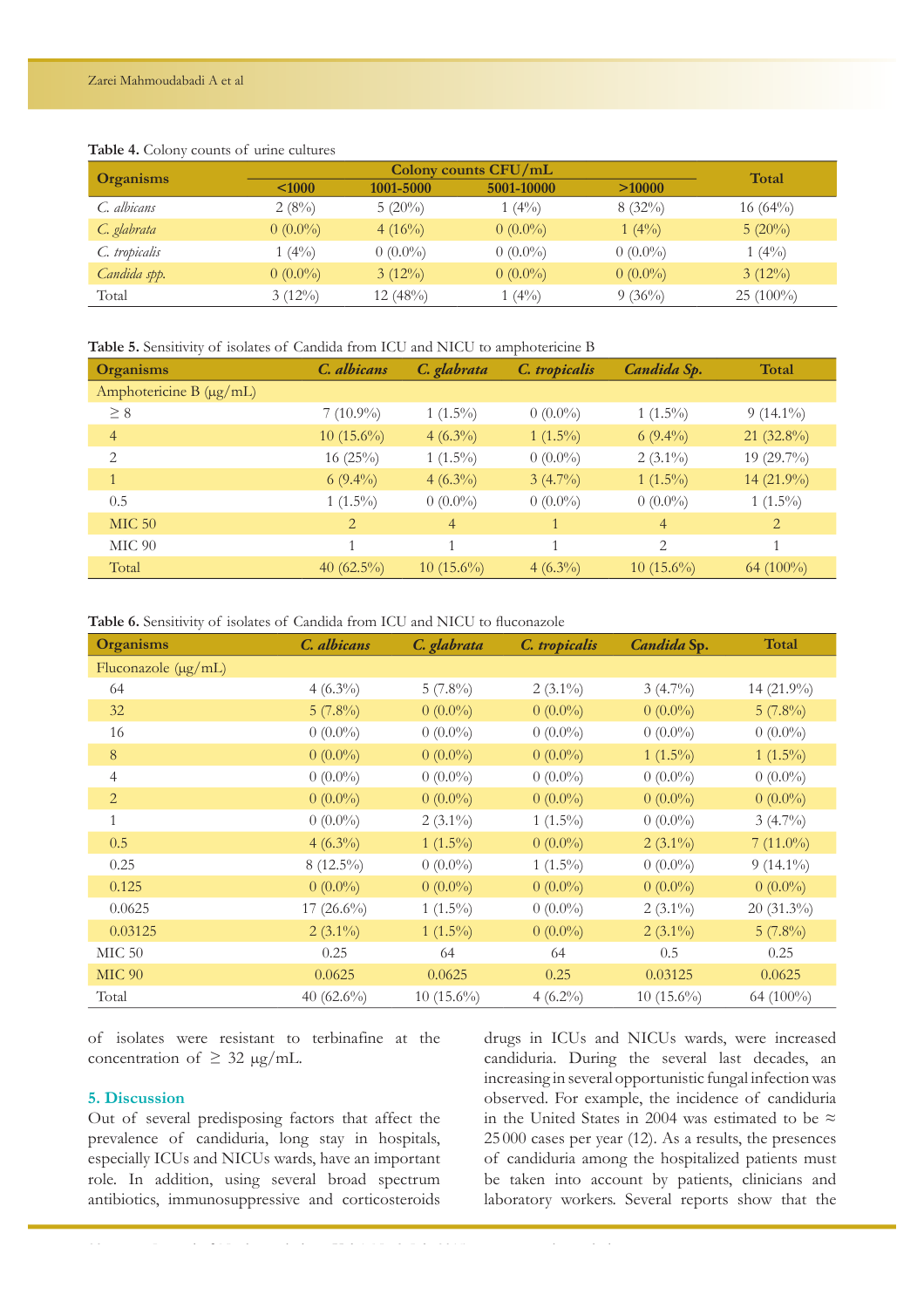| <b>Organisms</b>    | C. albicans    | C. glabrata  | C. tropicalis | Candida Sp.  | <b>Total</b> |
|---------------------|----------------|--------------|---------------|--------------|--------------|
| Terbinafine (µg/mL) |                |              |               |              |              |
| $\geq$ 32           | 16(25%)        | $5(7.8\%)$   | $3(4.7\%)$    | $6(9.4\%)$   | 30 (46.9%)   |
| 16                  | $2(3.1\%)$     | $0(0.0\%)$   | $0(0.0\%)$    | $0(0.0\%)$   | $2(3.1\%)$   |
| 8                   | $1(1.5\%)$     | $0(0.0\%)$   | $0(0.0\%)$    | $0(0.0\%)$   | $1(1.5\%)$   |
| $\overline{4}$      | $2(3.1\%)$     | $1(1.5\%)$   | $0(0.0\%)$    | $0(0.0\%)$   | $3(4.7\%)$   |
| 2                   | $2(3.1\%)$     | $0(0.0\%)$   | $1(1.5\%)$    | $2(3.1\%)$   | $5(7.8\%)$   |
| 1                   | $3(4.7\%)$     | $0(0.0\%)$   | $0(0.0\%)$    | $0(0.0\%)$   | $3(4.7\%)$   |
| 0.5                 | $4(6.3\%)$     | $2(3.1\%)$   | $0(0.0\%)$    | $1(1.5\%)$   | $7(10.1\%)$  |
| 0.25                | 10 (15.6%)     | $2(3.1\%)$   | $0(0.0\%)$    | $1(1.5\%)$   | 13 (20.3%)   |
| <b>MIC 50</b>       | $\overline{4}$ | 32           | 32            | 32           | 16           |
| MIC <sub>90</sub>   | 0.25           | 0.25         | 2             | 0.5          | 0.25         |
| Total               | 40(62.5%)      | $10(15.6\%)$ | $4(6.3\%)$    | $10(15.6\%)$ | 64 (100%)    |

**Table 7.** Sensitivity of isolates of Candida from ICU and NICU to terbinafne

incidence of candiduria was varied in the different countries. For example, positive urine cultures were reported 2% in Clarke et al (25) study from NICUs patients in Canada. On the other hand, a high rate of *Candida* colonization, 57.5% and 71.4% was reported in ICU patients by Jain et al (7) and Singla et al (17) in India.

A review of the Iranian literature indicates that the prevalence of candiduria varies considerably in the different province of Iran. For example this rate was reported 32.26% in Qazvin (26), 21.7% in Tehran (27), 16.5% in Ahvaz (5), and 13.8% in Tabriz (28). Our study showed that 21% of samples from hospitalized patients in both ICUs and NICUs were yielded different species of *Candida*. The frequency of candiduria in our previous study was 5.2% among children attending in children hospital in Ahvaz (10). Although, several studies have shown that candiduria is more frequently in females than males (29-31), we found that candiduria was more common among males (57.1%) than females (42.9%) among children in ICUs and NICUs. In addition, 85.6% of candiduric patients have less than 6 months years old. Our results show that the oral colonization by different species of *Candida* was found among 34% of hospitalized patients in ICUs and NICUs, so that, 55.9% of them were females and 38.2% have lower than 1 week old. Study of Mendiratta et al shows that the oral mucosal of 77.1% of preterms were colonized by different species of *Candida*, with comments *C. albicans* (14). In addition, 60% of colonized children were males and the rest females. Our study shows that 46.1% of sampled cases had heavy colonization (>50 CFU/ swab) of *Candida* species in their oral cavity. Although the different species of *Candida* are as oral cavity mycoflora, heavy colonization by *Candida* among

patients in ICUs and NICUs could be an important factor for infection.

In the most reports, *C. albicans* was detected as prevalent species from UTI, however non-*albicans* such as *C. glabrata* and *C. tropicalis* appeared as an alternative in many studies. The current study revealed that *C. albicans* (64%) was the most commonly isolated organism in candiduric patients in ICU and NICU followed by *C. glabrata* (20%), *C. tropicalis* (4%) and *Candida* species (12%). Our results agreed with Said et al (32) and Robinson et al (11) who reported that *C. albicans* was the most common pathogen in NICU patients. However *C. tropicalis* and *C. parapsilosis* were as the second agents in the studies of Said et al (32) and Robinson et al (11) which was differed from our results. Several studies have shown that polymicrobial infections occur in 5%-10% of *Candida* UTIs and *C. glabrata* appears to be a frequent pathogen with other species (5,8). 14.5% (14.7% from oral cavity and 14.3% from urine samples) polymicrobial growth were observed in our study.

Colony counts more than  $1\times10^3$  CFU/mL detected at 88% cases of candiduria whereas 36% of cases were accounted for >10 000 CFU/mL. Although several definitions for colony counts of *Candida* in urine samples were presented, however there is no a standard for it. Some researchers believe that the counts >4000 CFU/mL and <1000 CFU/mL are a marker of infection and normal carriage, respectively. Whereas colony counts between 1000 and 4000 CFU/ mL are shown a borderline case (22). On the other hand, Bukhary (8) have believed that colony counts more than 100 000 CFU/mL among the patients without indwelling urinary catheters associated with UTI.

Although, the majority of the reports show that the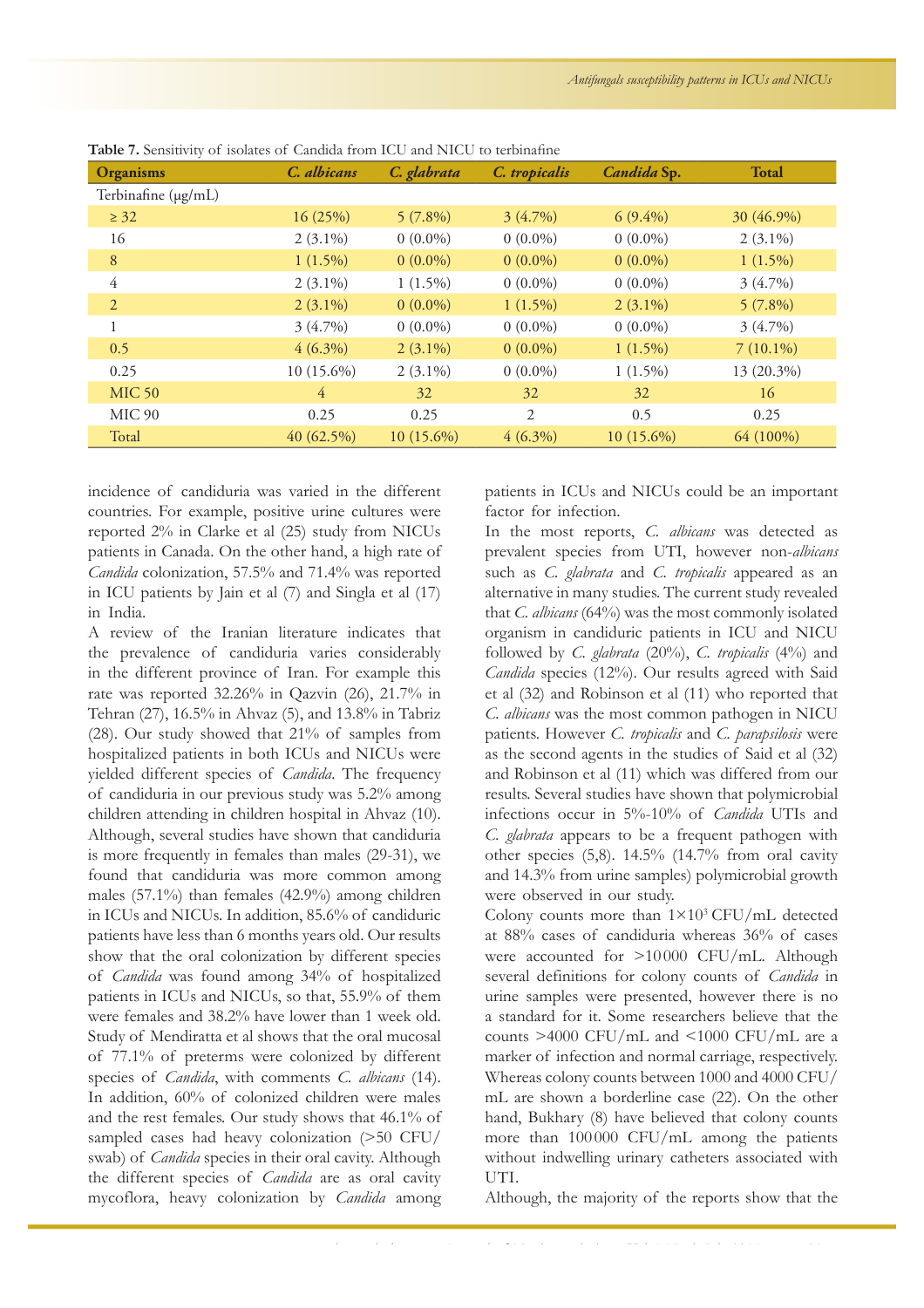most of *Candida* isolates were susceptible to antifungal drugs, resistance to antifungals (fluconazole) was observed (10, 23, 33). In a study by Mishra et al (23) all *C. glabrata*, 50% of *C. tropicalis* and 12.3% of *C. albicans* isolated from urine samples were resistant to fluconazole. According to Singla et al study (17), resistance to fluconazole detected in 50% of *C. glabrata*, 27.3% of *C. albicans* and 18.6% of *C. tropicalis* isolates were recovered in urine samples of ICU patients. In addition, resistant to fluconazole was detected in 66.7% of urine isolates of *Candida* (34). Our study indicated that the most tested species of *Candida*, 45 (70.3%) were sensitive to fluconazole at the concentration of  $\leq 8$  µg/mL, whereas 14 (21.9%) of isolates had a MIC  $\geq$  64 µg/mL and dose dependent (16-32 μg/mL) were only detected at 5 (7.8%) isolates. The MIC 50 and MIC 90 of these isolates were 0.25 and 0.0625 μg/mL, respectively. Similar to previous reports, resistance to fluconazole was found among non-*albicans* species such as *C. glabrata* and *C. tropicalis* (10,35,36).

A single IV dose of amphotericin B can be produced a suitable level for inhibit *Candida* species in urinary tract and persist in urine for several days (37). In addition, most reports have shown that *Candida*  species were usually sensitive to amphotericin B (10,17,23,38). Susceptibility criteria for amphotericin B cutoff point are as follows, susceptible, MIC≤1 µg/mL, intermediate, MIC 2 µg/mL and resistant, MIC  $\geq$  4 µg/mL (39). In the present study the range of MICs to amphotericin B was from 0.5 to ≥8 μg/mL. *C. glabrata* and *Candida* species were less susceptible to amphotericin B and MIC 50 for both species was 4 μg/mL. Terbinafine is basically an anti-dermatophytic agents (40,41), however some researches have shown that terbinafine has an excellent effect against saprophytic fungi, especially, *Aspergillus* species (42), *Candida* species from different sources (43,44). Terbinafine susceptibility breakpoints have been defined as follows:  $\leq$ 8  $\mu$ g/mL susceptible and  $> 8 \mu g/mL$  resistant (45). In our study 50% of isolates were totally sensitive to terbinafine including 75% of *C. tropicalis*, 60% of *Candida* species, 50% of *C. glabrata*, and 45% of *C. albicans*. In a study by Rathod et al (45), all tested *C. albicans* were sensitive to terbinafine with MICs in the range of 2 to 8  $\mu$ g/mL. On the other hand the resistant rates of *C. albicans* was 74.7% for terbinafine in Shi et al study (46).

# **6. Conclusions**

It is concluded that *Candida* colonization has a considerable prevalence among patients hospitalized in NICUs and ICUs in Ahvaz (34% of oral cavity swabs and 21% of urine samples). As a results, hospitalized patients in critical wards need to major attention for a better control for infections. On the other hand, due to the different susceptibility antifungals results against *Candida* species, the present study showed the need to identify candida recovered from candiduria.

# **7. Limitations of the study**

In the present study only hospitalized neonates and children in ICUs and NICUs were sampled and all obtained data correlated to these groups of patients. In addition, the duration of stay in both wards in hospital was ignored, as a results the sampled patients have different length of hospital stay.

#### **Acknowledgments**

We are thankful Jundishapur Infectious and Tropical Diseases Research Centre for supporting this study.

# **Authors' Contribution**

AZM developed the original idea and the protocol, and edited final manuscript, and is guarantor. ARM contributed to the development of the protocol and edited draft manuscript. MN contributed to the isolation, identification and susceptibility tests and data analysis. MT and SM contributed to present patients for sampling. All authors read and signed final draft.

# **Conflicts of interest**

The authors declared no competing interests.

# **Funding/Support**

This study was an MSc thesis (Mojgan Navid) supported by a grant (No. 92133) from the Ahvaz Jundishapur University of Medical Sciences, Ahvaz, Iran.

#### **References**

- 1. Yang YL, Wang AH, Wang CW, Cheng WT, Li SY, Lo HJ. Susceptibilities to amphotericin B and fluconazole of Candida species in Taiwan surveillance of antimicrobial resistance of yeasts 2006. Diagn Microbiol Infect Dis. 2008;61(2):175-80.
- 2. Feng X, Ling B, Yang G, Yu X, Ren D, Yao Z. Prevalence and distribution profiles of Candida parapsilosis, Candida orthopsilosis and Candida metapsilosis responsible for superficial candidiasis in a Chinese university hospital. Mycopathologia. 2012;173(4):229-34.
- 3. Zarrin M, Zarei Mahmoudabadi A. Invasive candidiasis; a review article. Jundishapur J Microbiol.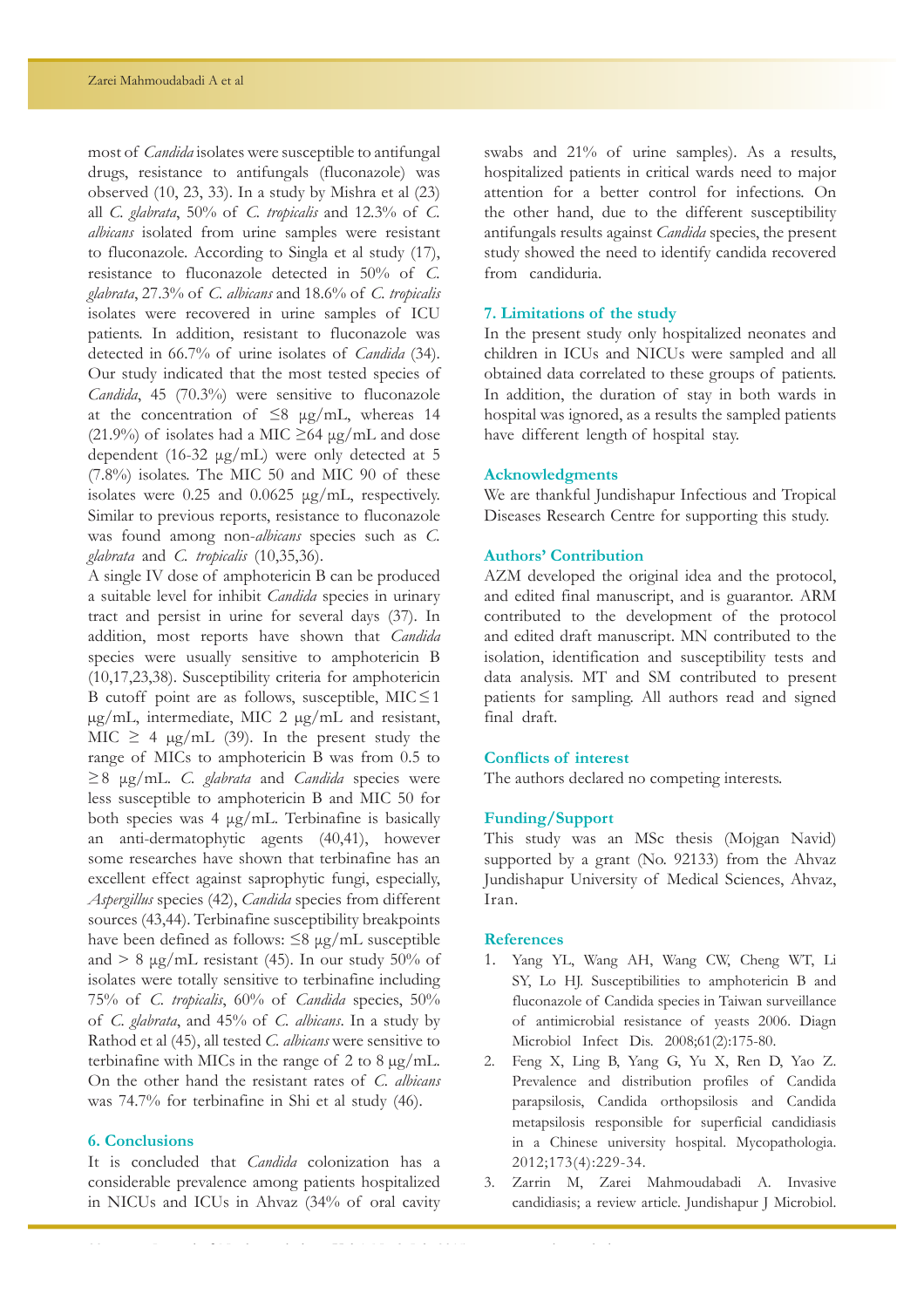2009;2(1):1-6.

- 4. Tobudic S, Kratzer C, Lassnigg A, Presterl E. Antifungal susceptibility of Candida albicans in biofilms. Mycoses. 2012;55(3):199-204.
- 5. Zarei Mahmoudabadi A, Zarrin M, Ghanatir F, Vazirianzadeh B. Candiduria in hospitalized patients in educational hospitals of Ahvaz. Iran J Microbiol. 2012;4(4):15-24.
- 6. Zarei Mahmoudabadi A, Keradmand AR, Enayatollahi N. Frequency of candiduria in inpatients and outpatients in department of Urology, Golestan Hospital, Ahvaz, Iran. Iran J Kidney Dis. 2009;3(2):114-5.
- 7. Jain M, Dogra V, Mishra B, Thakur A, Loomba PS, Bhargava A. Candiduria in catheterized intensive care unit patients: emerging microbiological trends. Indian J Pathol Microbiol. 2011;54(3):552-5.
- 8. Bukhary ZA. Candiduria: a review of clinical significance and management. Saudi J Kidney Dis Transpl. 2008;19(3):350-60.
- 9. Paul N, Mathai E, Abraham OC, Michael JS, Mathai D. Factors associated with candiduria and related mortality. J Infect. 2007;55:450-5.
- 10. Seifi Z, Azish M, Salehi Z, Zarei Mahmoudabadi A, Shamsizadeh A. Candiduria in children and susceptibility patterns of recovered Candida species to antifungal drugs in Ahvaz. J Nephropathol. 2013;2(2):122-8.
- 11. Robinson JL, Davies HD, Barton M, O'Brien K, Simpson K, Asztalos E, et al. Characteristics and outcome of infants with candiduria in neonatal intensive care-a paediatric investigators collaborative network on infections in Canada (PICNIC) study. BMC Infect Dis. 2009;9(1):183.
- 12. Sobel JD, Fisher JF, Kauffman CA, Newman CA. Candida urinary tract infections-epidemiology. Clin Infect Dis. 2011;52 Suppl 6:S433-6.
- 13. Kauffman CA. Candiduria. Clin Infect Dis. 2005;41 (suppl 6):S371-6.
- 14. Mendiratta D, Rawat V, Thamke D, Chaturvedi P, Chhabra S, Narang P. Candida colonization in preterm babies admitted to neonatal intensive care unit in the rural setting. Indian J Med Microbiol. 2006;24(4):263-7.
- 15. Rathor N, Khillan V, Sarin SK. Nosocomial candiduria in chronic liver disease patients at a hepatobilliary center. Indian J Crit Care Med. 2014;18(4):234-7.
- 16. Fakhri A, Navid M, Seifi Z, Zarei Mahmoudabadi A. The frequency of candiduria in hospitalized patients with depressive syndrome. J Renal Inj Prev. 2014;3(4):97-8.
- 17. Singla N, Gulati N, Kaistha N, Chander J. Candida colonization in urine samples of ICU patients: determination of etiology, antifungal susceptibility

testing and evaluation of associated risk factors. Mycopathologia. 2012;174(2):149-55.

- 18. Sanclemente G, Marco F, Cervera C, Hoyo I, Colmenero J, Pitart C, et al. Candida norvegensis fungemia in a liver transplant recipient. Rev Iberoam Micol. 2015;32(2):115-7.
- 19. Fekkar A, Dannaoui E, Meyer I, Imbert S, Brossas JY, Uzunov M, et al. Emergence of echinocandin-resistant Candida spp. in a hospital setting: a consequence of 10 years of increasing use of antifungal therapy? Eur J Clin Microbiol Infect Dis. 2014;33(9):1489-96.
- 20. Lin CC, Liu CP, Hsieh FC, Lee CM, Wang WS. Antimicrobial susceptibility and clinical outcomes of Candida parapsilosis bloodstream infections in a tertiary teaching hospital in Northern Taiwan. J Microbiol Immunol Infect. 2014. pii: S1684- 1182(14)00163-7.
- 21. Maldonado NA, Cano LE, De Bedout C, Arbelaez CA, Roncancio G, Tabares AM, et al. Association of clinical and demographic factors in invasive candidiasis caused by fluconazole-resistant Candida species: a study in 15 hospitals, Medellin, Colombia 2010-2011. Diagn Microbiol Infect Dis. 2014;79(2):280-6.
- 22. da Costa KR, Ferreira JC, Komesu MC, Candido RC. Candida albicans and Candida tropicalis in oral candidosis: quantitative analysis, exoenzyme activity, and antifungal drug sensitivity. Mycopathologia. 2009;167(2):73-9.
- 23. Mishra M, Agrawal S, Raut S, Kurhade AM, Powar RM. Profile of yeasts isolated from urinary tracts of catheterized patients. J Clin Diagn Res. 2014;8(2):44-6.
- 24. Refrence method for broth dilution abtifungal suceptibility testing of yeasts; approved standard-third edition. M27-A3.28(14).
- 25. Clarke D, Gowrishankar M, Etches P, Lee BE, Robinson JL. Management and outcome of positive urine cultures in a neonatal intensive care unit. J Infect Public Health. 2010;3(4):152-8.
- 26. Ghiasian SA, Aghamirian MR, Eshghi GR. Nosocomial candiduria in critically Ill patients admitted to intensive care units in Qazvin, Iran. Avic J Clin Microbio Infect. 2014;1(2):216-22.
- 27. Tabatabaii SA, Fahimzad A, Shirvani F, Naderi M, Talebian M. Prevalence of nosocomial urinary tract infection in PICU of referral children hospital in Iran. Pak J Med Sci. 2011;27(3):618-21.
- 28. Haggoo SM, Moaddab SR, Sabour S, Varshochi M, editors. Frequency of Candida species isolated from urine cultures in hospitalized patients. The 13th Iranian & The Second International Congress of Microbiology; 2012.
- 29. Artiaga Kobayashi CC, Lisboa Fernandes DF, Miranda KC, de Sousa ED, Rodrigues Silva MR. Candiduria in